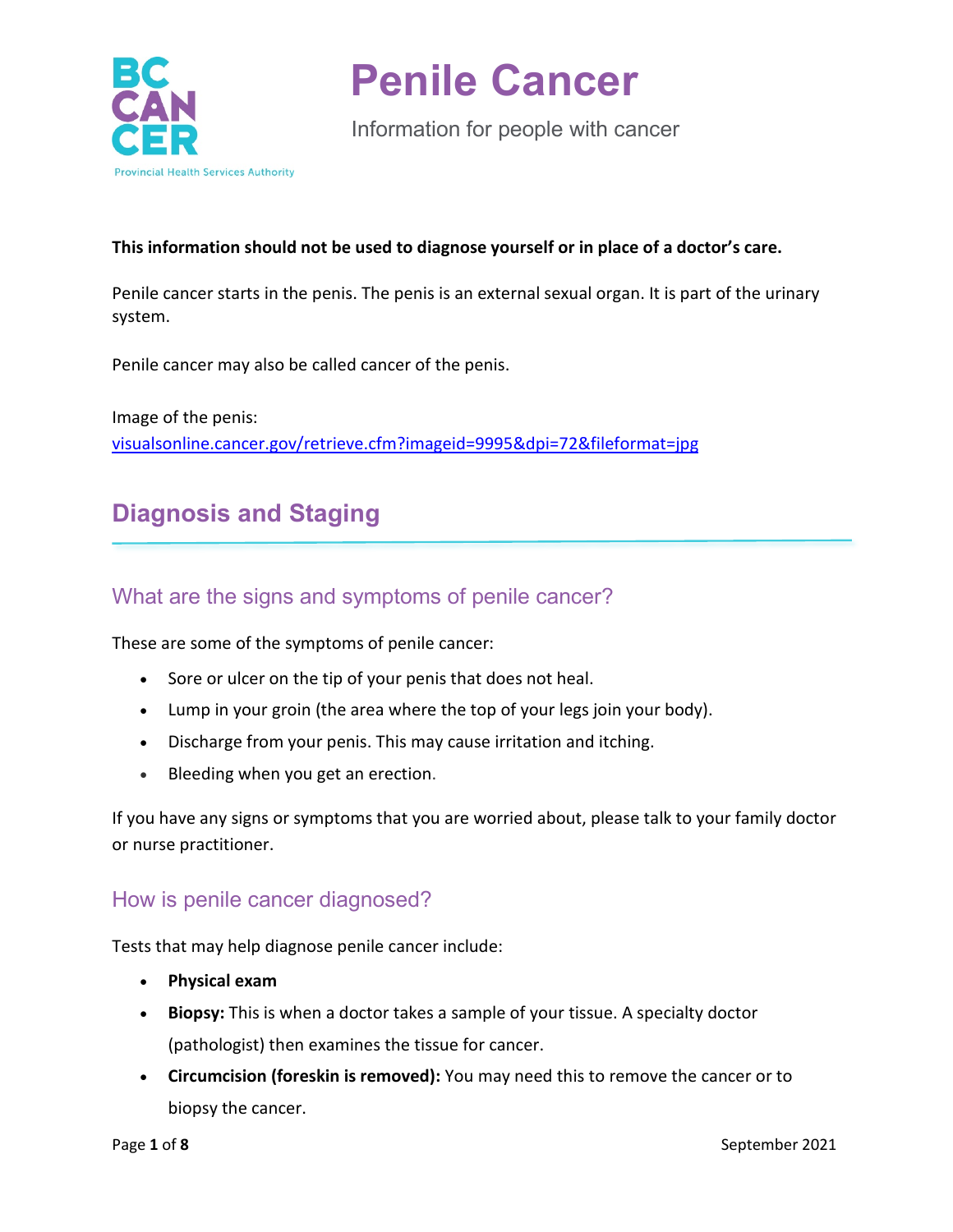

Information for people with cancer

- **Chest x-ray:** to see if the cancer has spread.
- **CT (computed tomography) scan of your pelvis:** to see if the cancer has spread.

For more information on tests used to diagnose cancer, see our Recommended Websites Screening and Diagnosis section: [bccancer.bc.ca/our-services/services/library/recommended](http://www.bccancer.bc.ca/our-services/services/library/recommended-websites/screening-and-diagnosis-websites)[websites/screening-and-diagnosis-websites](http://www.bccancer.bc.ca/our-services/services/library/recommended-websites/screening-and-diagnosis-websites)

## What are the types of penile cancer?

- 95% (95 out of 100) of penile cancers are squamous cell carcinomas. These cancers start in the squamous cells, which are in the skin of the penis and the head of the penis.
- Rare types of penile cancers include melanomas and sarcomas.

## What are the stages of penile cancer?

Staging describes the cancer. Staging is based on how much cancer is in the body, where it was first diagnosed, if the cancer has spread and where it has spread to.

The stage of the cancer can help your health care team plan your treatment. It can also tell them how your cancer might respond to treatment and the chance that your cancer may come back (recur).

#### **Penile cancer staging:**

- **Stage 0:** Carcinoma in-situ. The cancer is only in the top layers of the skin of the penis.
- **Stage 1:** The cancer has spread to the connective tissue just under the skin of the penis. It has not spread to any lymph nodes or anywhere else in the body.
- **Stage 2:** The cancer has spread to one or more of these places:
	- o Blood or lymph vessels.
	- o Internal chambers of the penis.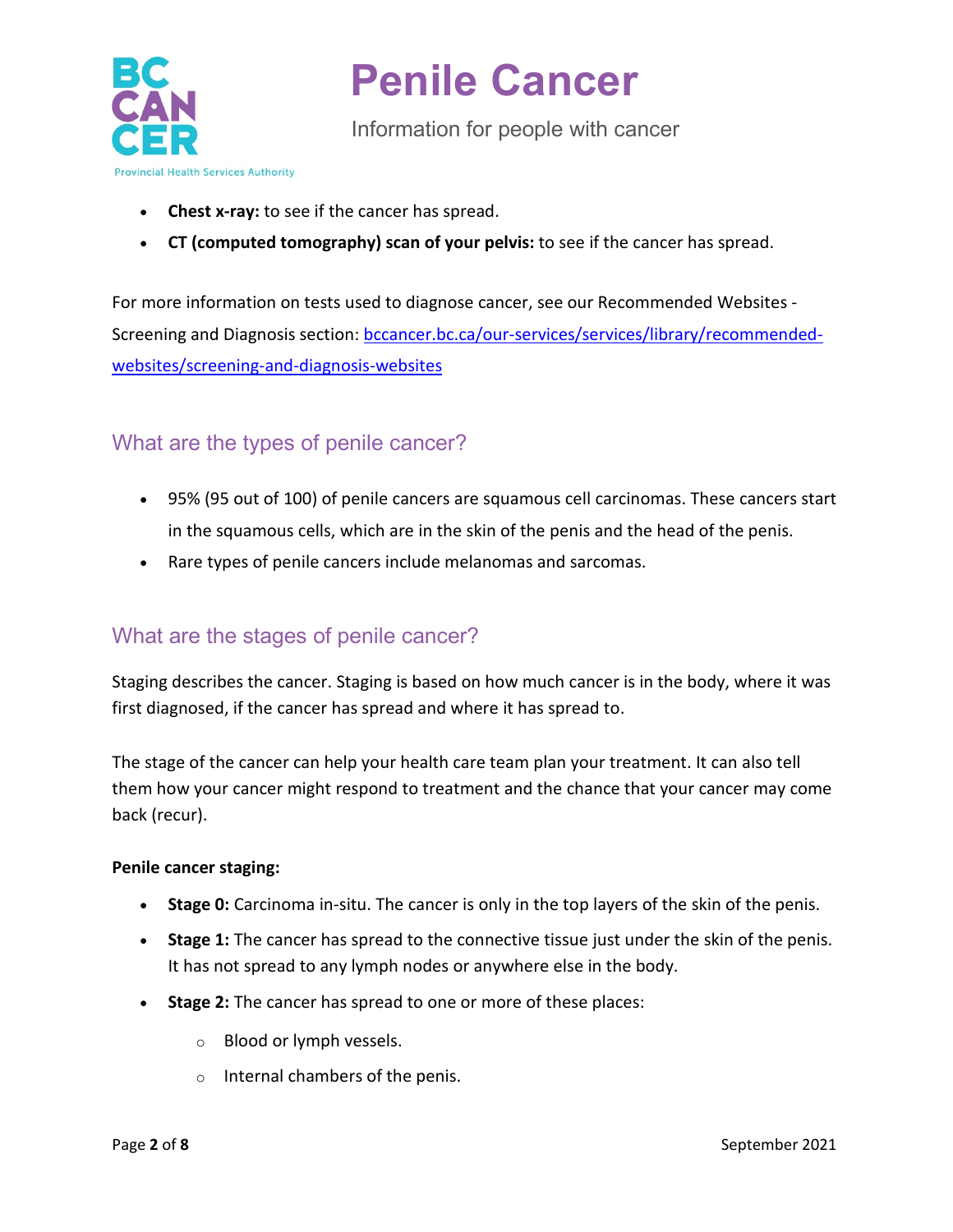

Information for people with cancer

#### $\circ$  Urethra (the tube that your pee comes out of).

Cancer has not spread to any lymph nodes or anywhere else in the body.

- **Stage 3:** The cancer has spread to the urethra or prostate (the gland that produces a fluid which makes up a large portion of semen).
- **Stage 4:** The cancer has spread to any of the following:
	- o Nearby structures, other than the urethra or prostate.
	- $\circ$  Lymph nodes in the groin (inguinal lymph nodes).
	- $\circ$  Lymph nodes in the pelvis (pelvic lymph nodes).
	- $\circ$  Other parts of your body such as the liver or lungs. This is called distant metastasis.

For more information on staging, see our About Cancer page:

[bccancer.bc.ca/health-info/types-of-cancer/about-cancer](http://www.bccancer.bc.ca/health-info/types-of-cancer/about-cancer)

### What are the grades of penile cancer?

The grade of the cancer describes how different the cancer cells look from normal cells and how fast the cancer cells are growing. A pathologist will give the cancer a grade after looking at the cells under a microscope.

Penile cancer can be grade 1, 2, 3 or 4. The lower the number, the lower the grade.

**Low grade:** cells are abnormal but look a lot like normal cells. Low grade cancers usually grow slowly and are less likely to spread.

**High grade:** cells are abnormal and do not look like normal cells. High grade cancers usually grow more quickly and are more likely to spread.

The grade of the cancer can help your health care team plan your treatment.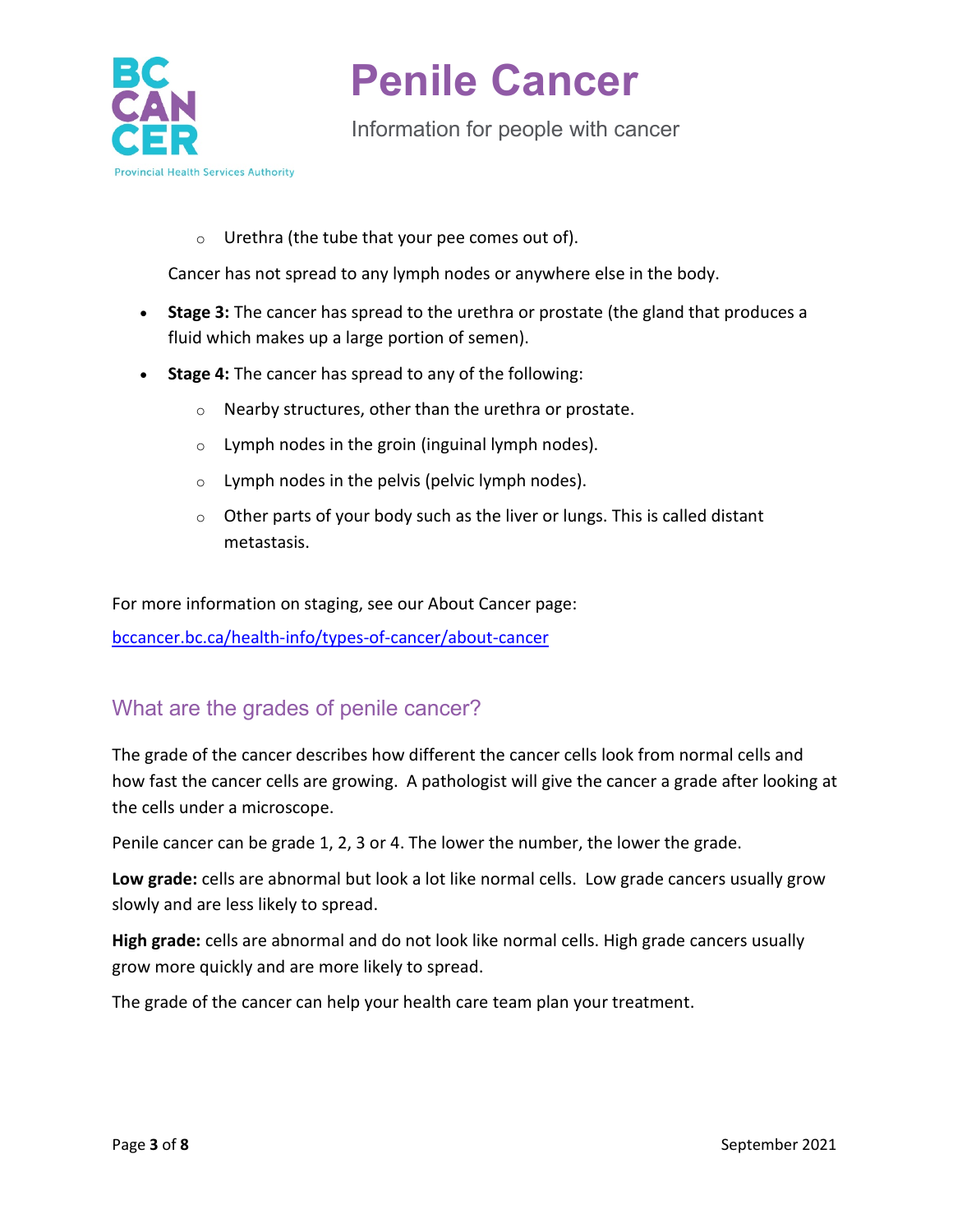

Information for people with cancer

# **Treatment**

## What is the treatment for penile cancer?

Cancer treatment may be different for each person. It depends on your particular cancer. Your treatment may be different from what is listed here.

Treatment for penile cancer depends on the stage of the cancer.

### **Treatment by Stage**

#### **Stage 0**

- A doctor cuts out the cancer from the penis.
- In some cases, the cancer can be treated with laser therapy. A laser is used to kill the cancer.

#### **Stage 1 and early Stage 2**

- If the cancer is only in the foreskin, you will need a circumcision.
- If the cancer has spread further than the foreskin, you may need a partial penectomy (surgery to remove part of your penis).
- Radiation therapy may be an option to preserve your penis. This treatment uses high energy x-rays to kill or shrink the cancer.
- Brachytherapy (radioactive seeds are implanted near the cancer) may be another option to preserve your penis.

#### **Stage 2 and early Stage 3**

- Partial penectomy or radical penectomy (surgery to remove the whole penis).
- If you have a medical condition that makes it unsafe for you to have surgery, or you do not wish to have surgery, radiation therapy to the pelvis is another treatment option.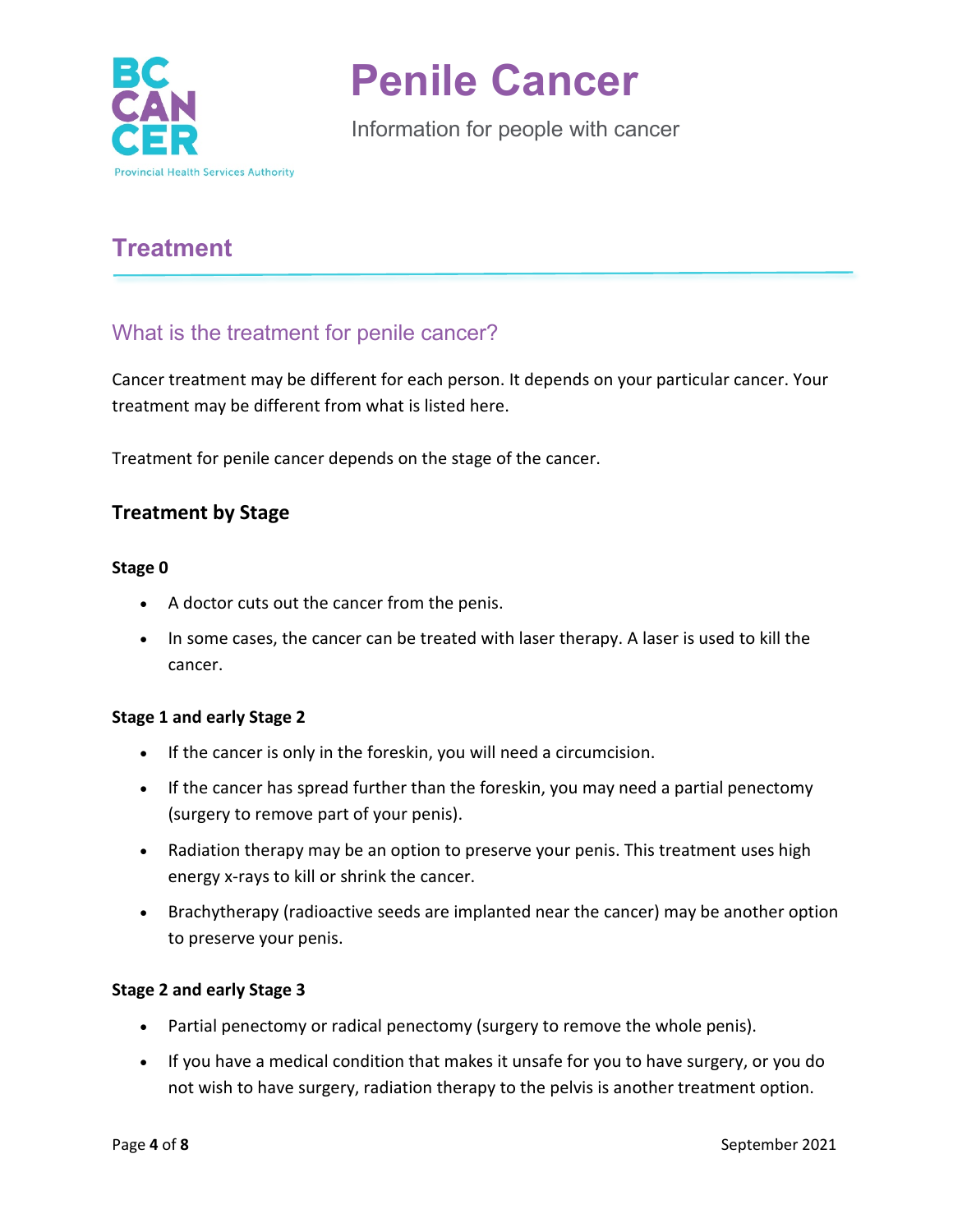

Information for people with cancer

#### **Stage 3 and Stage 4**

- Some people may need exenterative surgery. This is a surgery that removes all organs from your pelvic cavity.
- If surgery is not possible, treatment includes palliative radiation therapy and/or systemic therapy (chemotherapy). These treatments are used to help control symptoms but will not cure the cancer.

For more information about radiation therapy:

[bccancer.bc.ca/our-services/treatments/radiation-therapy](http://www.bccancer.bc.ca/our-services/treatments/radiation-therapy)

For more information about systemic therapy:

[bccancer.bc.ca/our-services/treatments/systemic-therapy-\(chemotherapy\)](http://www.bccancer.bc.ca/our-services/treatments/systemic-therapy-(chemotherapy))

### What is the follow-up after treatment?

- Follow-up testing and appointments are based on your type of cancer.
- Guidelines for follow-up after treatment are on our website: [www.bccancer.bc.ca/health-professionals/clinical-resources/cancer-management](http://www.bccancer.bc.ca/health-professionals/clinical-resources/cancer-management-manual/genitourinary/miscellaneous-genitourinary-tumours#Penis)[manual/genitourinary/miscellaneous-genitourinary-tumours#Penis](http://www.bccancer.bc.ca/health-professionals/clinical-resources/cancer-management-manual/genitourinary/miscellaneous-genitourinary-tumours#Penis)
- These are guidelines written for your doctor, nurse practitioner or specialist. You can look at them to see what appointments and tests you might need after treatment.
- After treatment, you may return to the care of your family doctor or specialist for regular follow-up. If you do not have a family doctor, please talk to your BC Cancer health care team.
- For the first year after treatment, you may need to see your doctor once each month. In the second year after treatment, you should see your doctor every 3 months. In year 3, see your doctor every 6 months. In year 4 and 5 after treatment, see your doctor every 6 months.
- The BC Cancer Life after Cancer page has information on issues that cancer survivors may face: [bccancer.bc.ca/lifeaftercancer](http://www.bccancer.bc.ca/lifeaftercancer)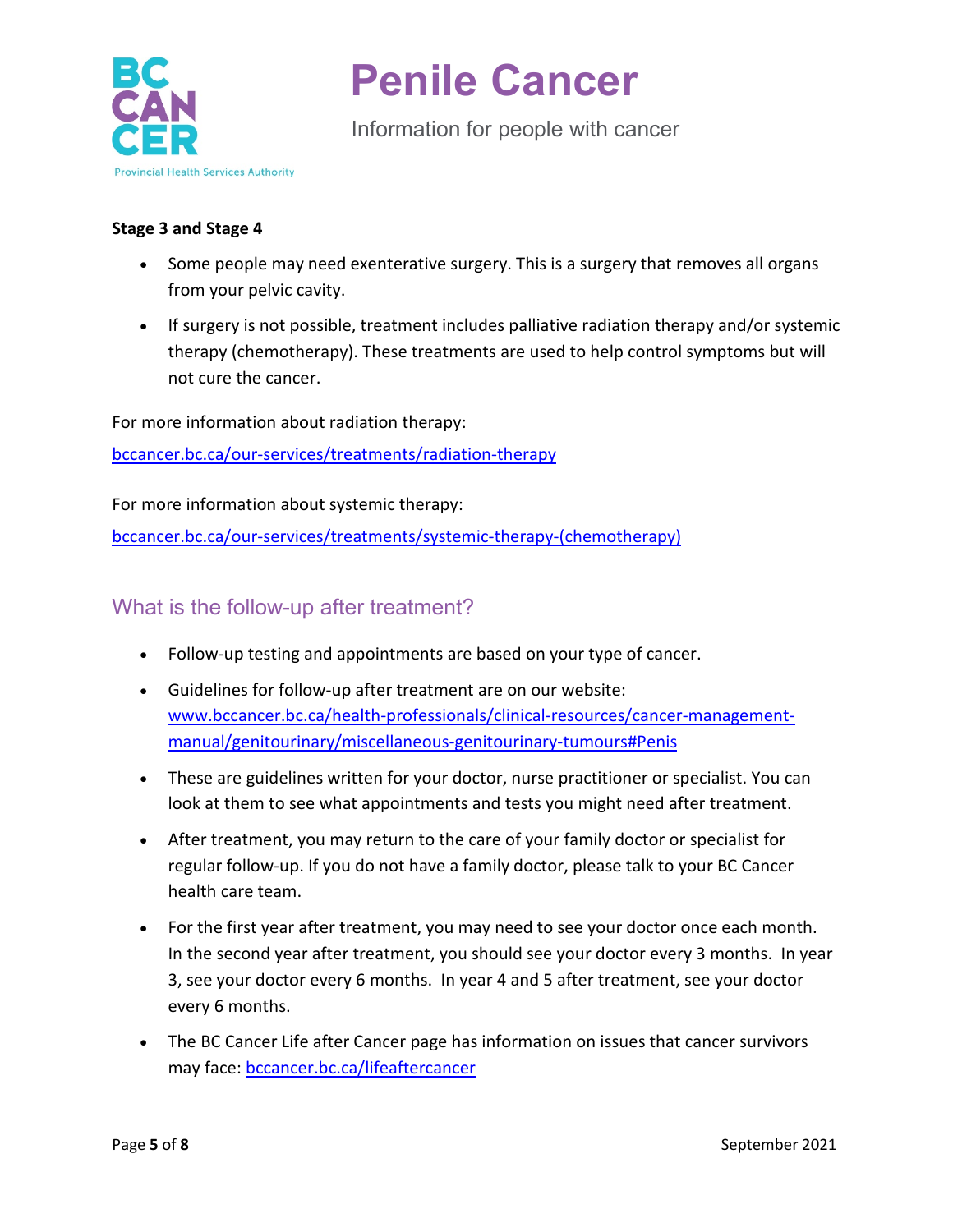

Information for people with cancer

## **More Information**

### What causes penile cancer and who gets it?

Penile cancer is rare in Canada and the United States.

These are the risk factors for this cancer. Not all of these risk factors may cause this cancer, but they may help the cancer start growing.

- Being between the ages of 50 and 70 years old.
- Not being circumcised.
- Not regularly cleaning under your foreskin (loose skin covering the head of an uncircumcised penis).
- Smoking, now or in the past.
- 30 or more sexual partners.
- You have had
	- $\circ$  A rash on your penis.
	- $\circ$  A sexually transmitted infection (STI) such as Human Papillomavirus (HPV) or genital warts.

#### **Statistics**

- B.C.: [www.bccancer.bc.ca/health-info/disease-system-statistics/statistics-by-cancer](http://www.bccancer.bc.ca/health-info/disease-system-statistics/statistics-by-cancer-type)[type](http://www.bccancer.bc.ca/health-info/disease-system-statistics/statistics-by-cancer-type)
- Canada: [www.cancer.ca/en/cancer-information/cancer](https://www.cancer.ca/en/cancer-information/cancer-type/penile/statistics/?region=bc)[type/penile/statistics/?region=bc](https://www.cancer.ca/en/cancer-information/cancer-type/penile/statistics/?region=bc)

**Note:** Available statistics do not have information about the inclusion of transgender and gender diverse participants. It is unknown how these statistics apply to transgender and gender diverse people. Patients are advised to speak with their primary care provider or specialists about their individual considerations and recommendations.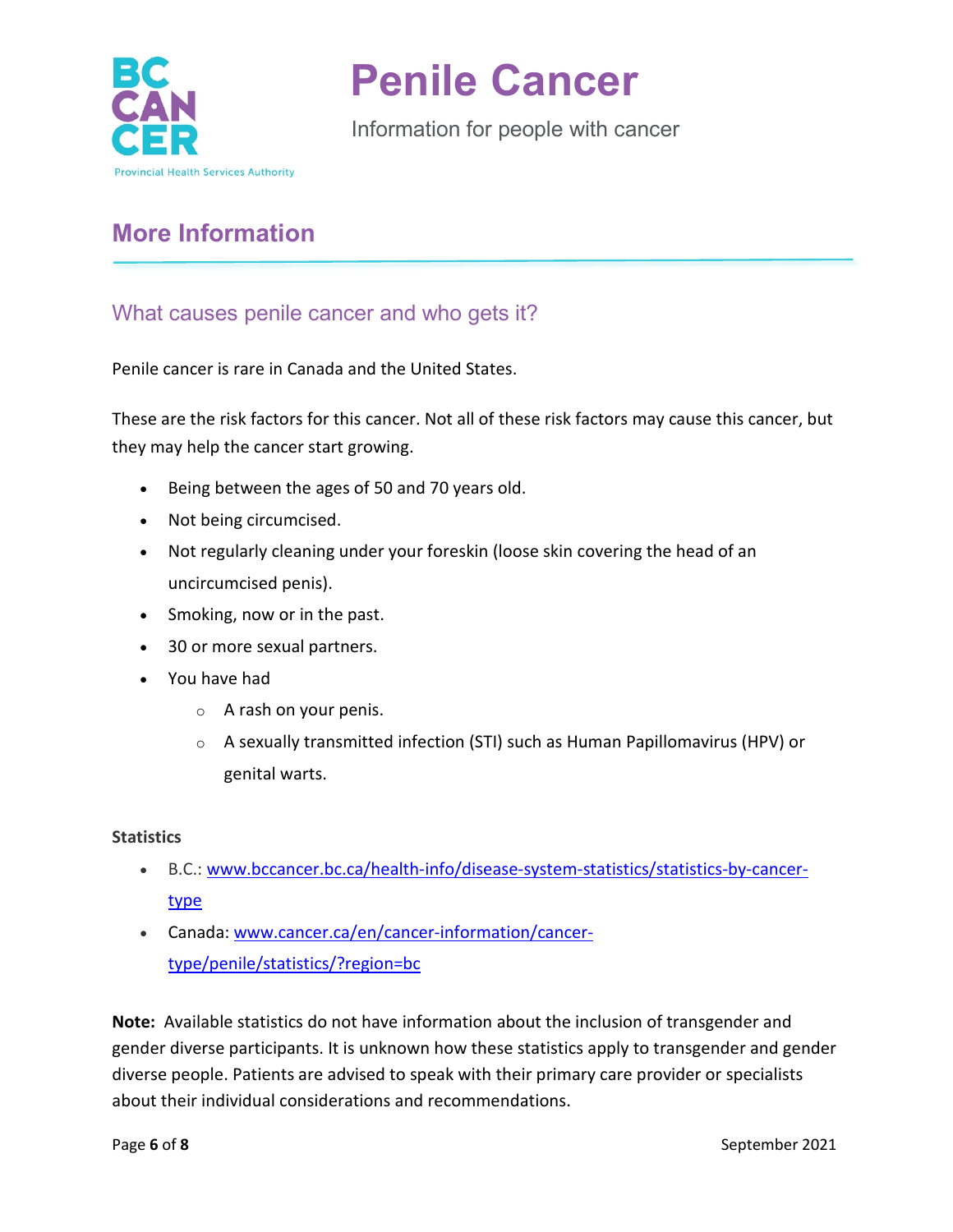

Information for people with cancer

## Can I help prevent penile cancer?

Here are some things you can do to lower your risk of penile cancer:

- **Wash regularly:** If you are uncircumcised, you should pull back your foreskin and wash regularly. This helps wash off the smegma (a substance made up of dead skin cells, bacteria and oil from your skin). Smegma can irritate the skin of your penis.
- **Practice safe sex:** Use a condom every time you have vaginal, anal or oral sex.
- **Get regular sexual health screening:** Sexual health screening is important for people who are sexually active.
- **Get vaccinated against HPV (human papillomavirus**): It is best to get the HPV vaccine before becoming sexually active. However, people who are already sexually active may still benefit from the vaccine. There is more information on the Immunize BC website: [immunizebc.ca/diseases-vaccinations/hpv](http://immunizebc.ca/diseases-vaccinations/hpv)
- **Stop smoking.** Do not smoke and try not to be around tobacco and cigarette smoke. Even if you have been using tobacco for many years, quitting will lower your risk of getting cancer. Support is available to help you quit smoking.
	- o Visit the BC Cancer Tobacco and Cancer Prevention page: [www.bccancer.bc.ca/health-info/prevention/tobacco](http://www.bccancer.bc.ca/health-info/prevention/tobacco)

### Is there screening for penile cancer?

There is no screening program for this type of cancer.

### Where can I find more information?

- If you have questions about penile cancer, please talk to your health care team.
- Our librarians can help you find the information you need. Visit our Library page: [bccancer.bc.ca/our-services/services/library](http://www.bccancer.bc.ca/our-services/services/library)